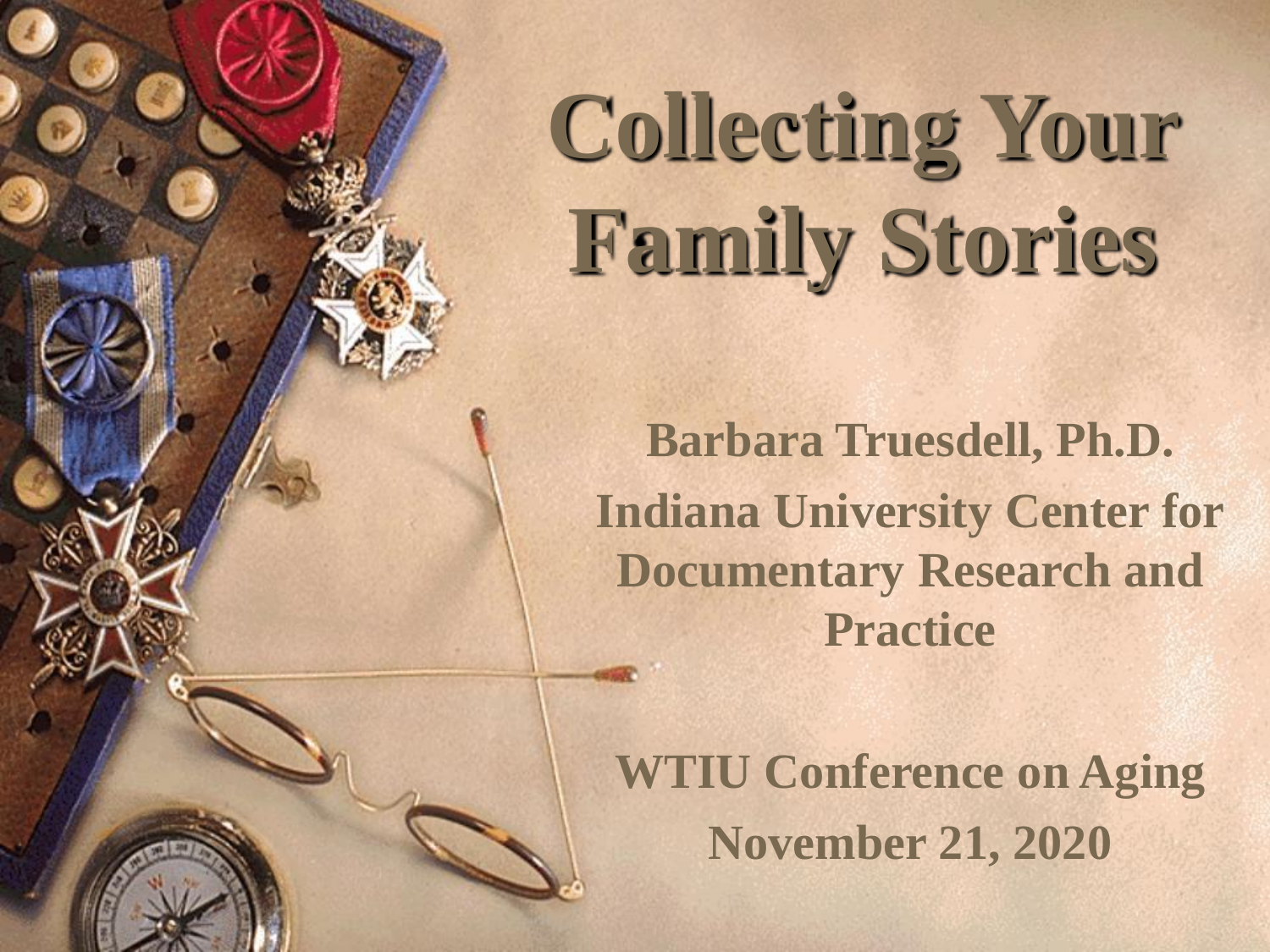### Family Stories/Family History

"Each has his past shut in him like the leaves of a book known to him by heart, and his friends can only read the title."

Virginia Woolf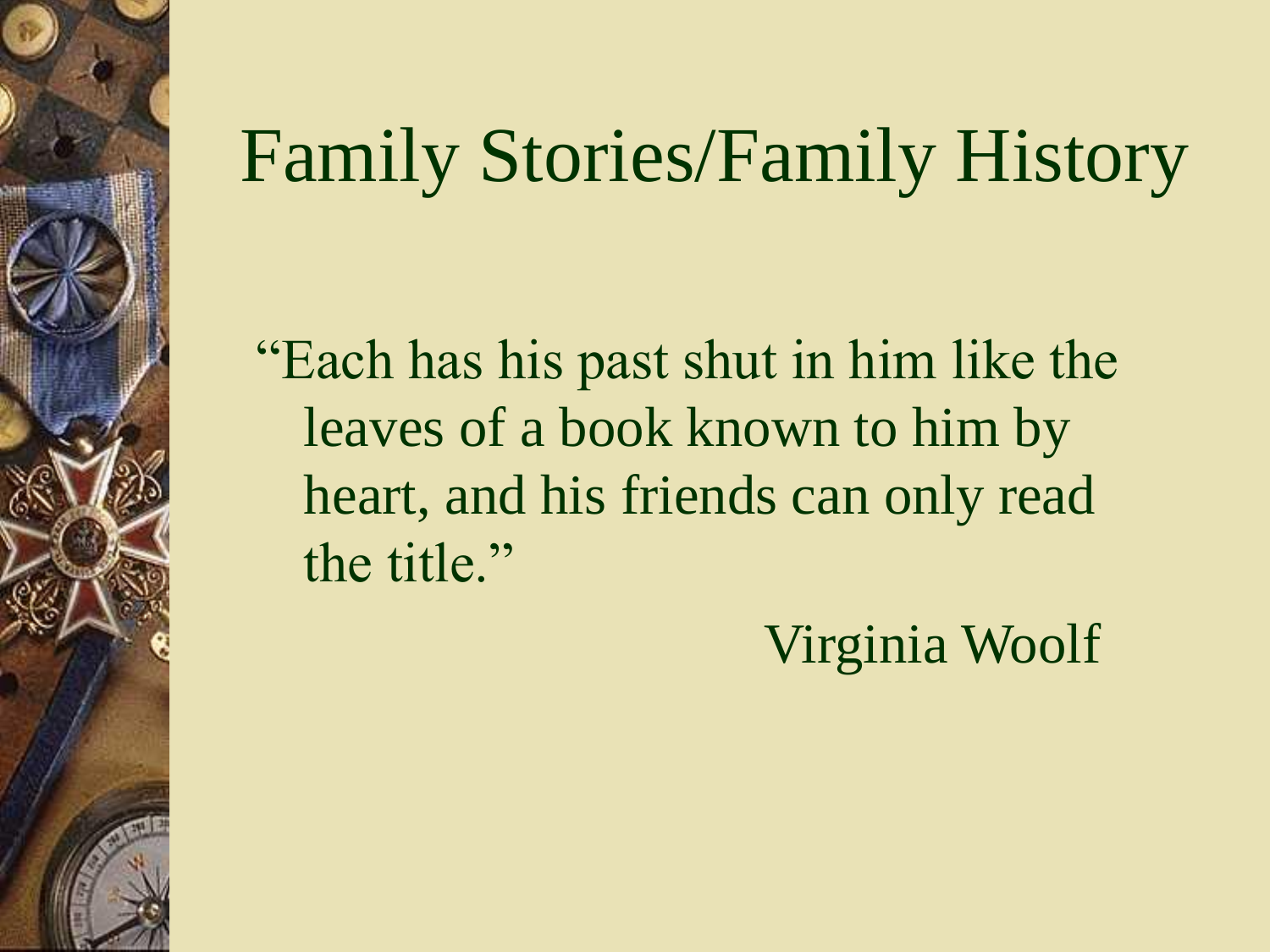### Preparation is the Key

- Know your goals
- $\bullet$  Know your setting(s)
- $\triangleleft$  Know your subject(s)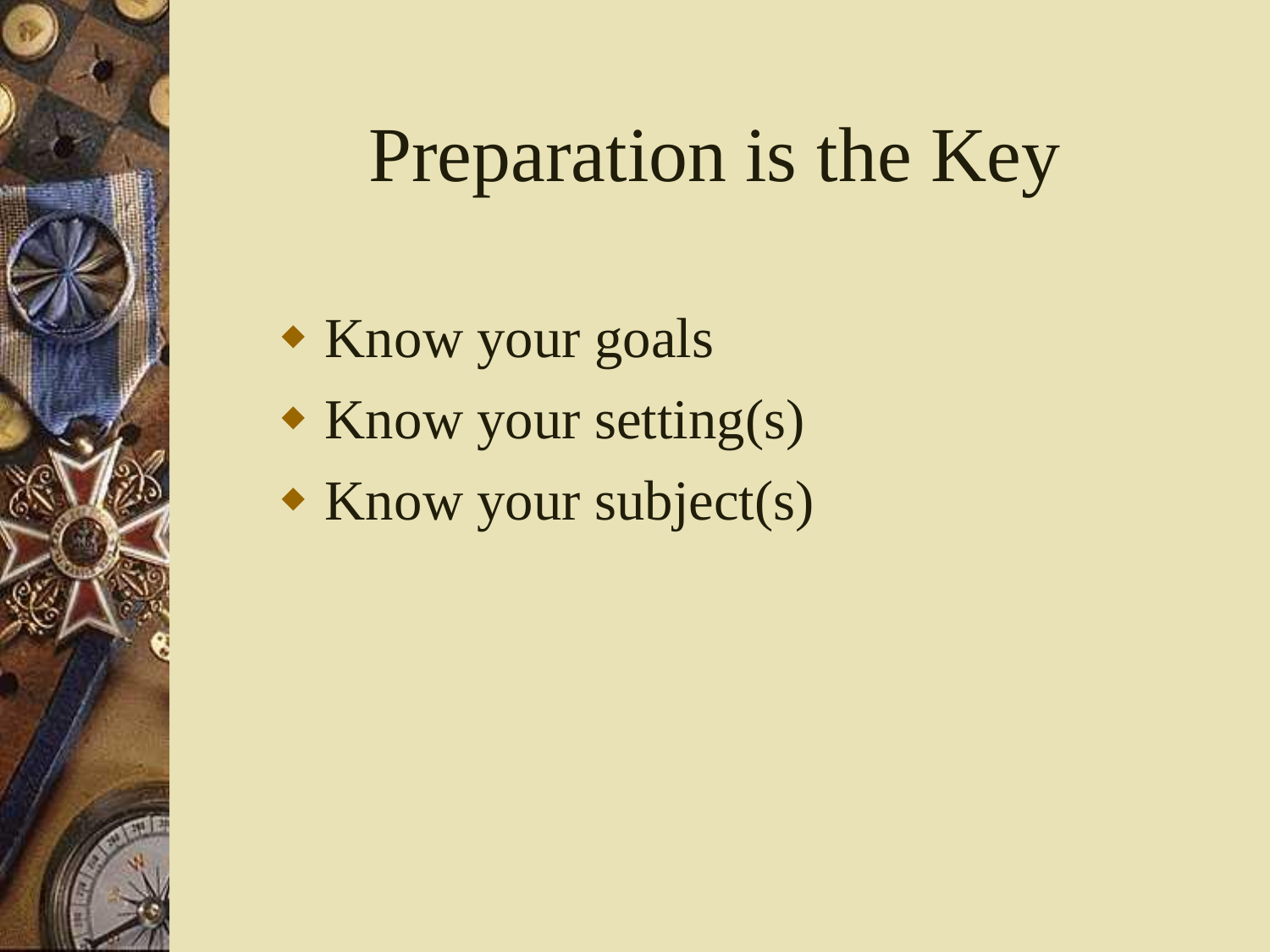## Recording Equipment

- Goals and cost determine equipment
- Audio or video
- Always double check equipment
- $\bullet$  L.O.C.K.S.S.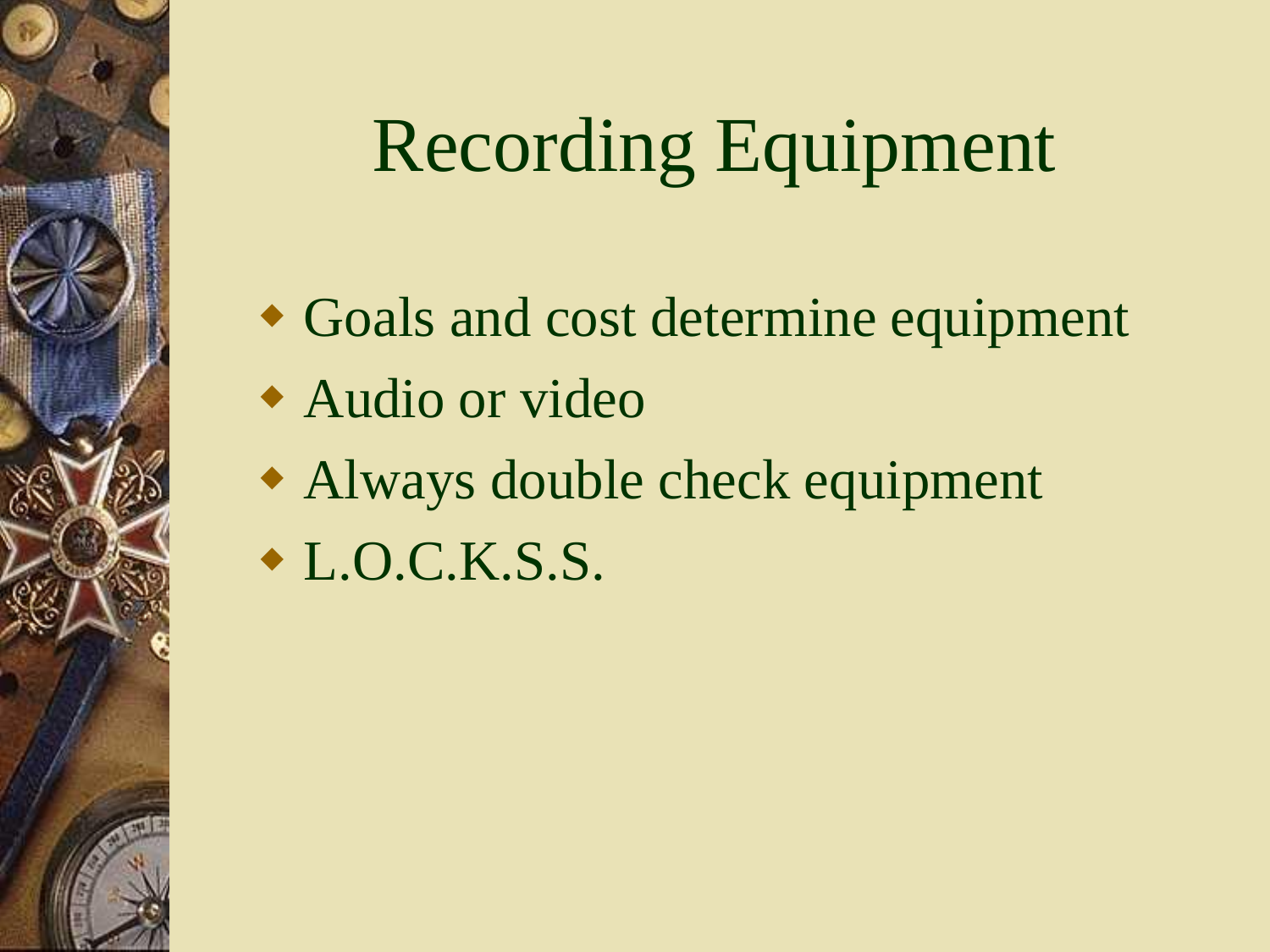### Kinds of Questions to Ask

- "Who, what, when, where, why, how"
- Timeline questions
- Role-based questions
- Follow up questions are vital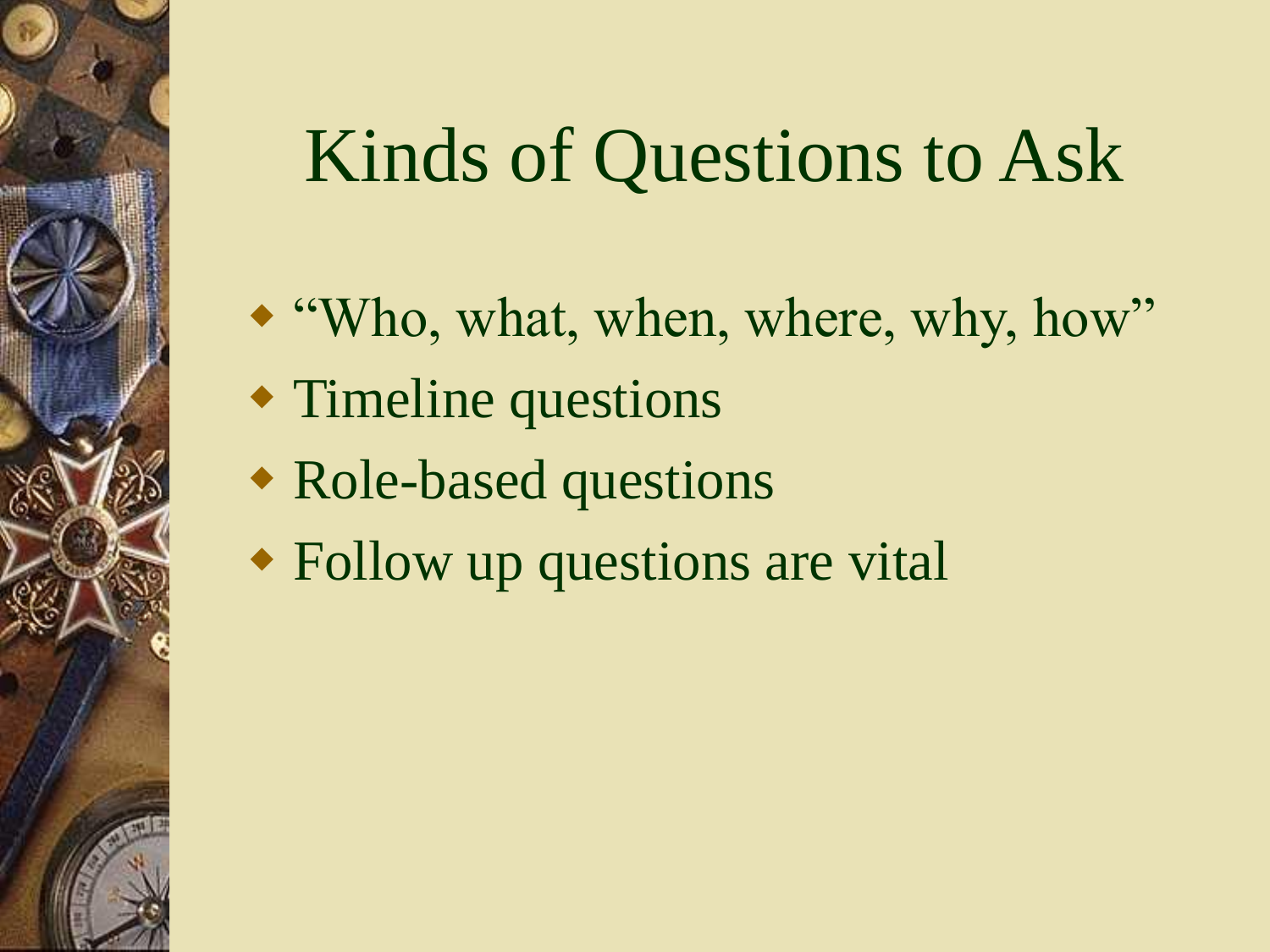### Story Sources & Prompts

- Spaces
- Objects
- **\* Traditions**
- Pop Culture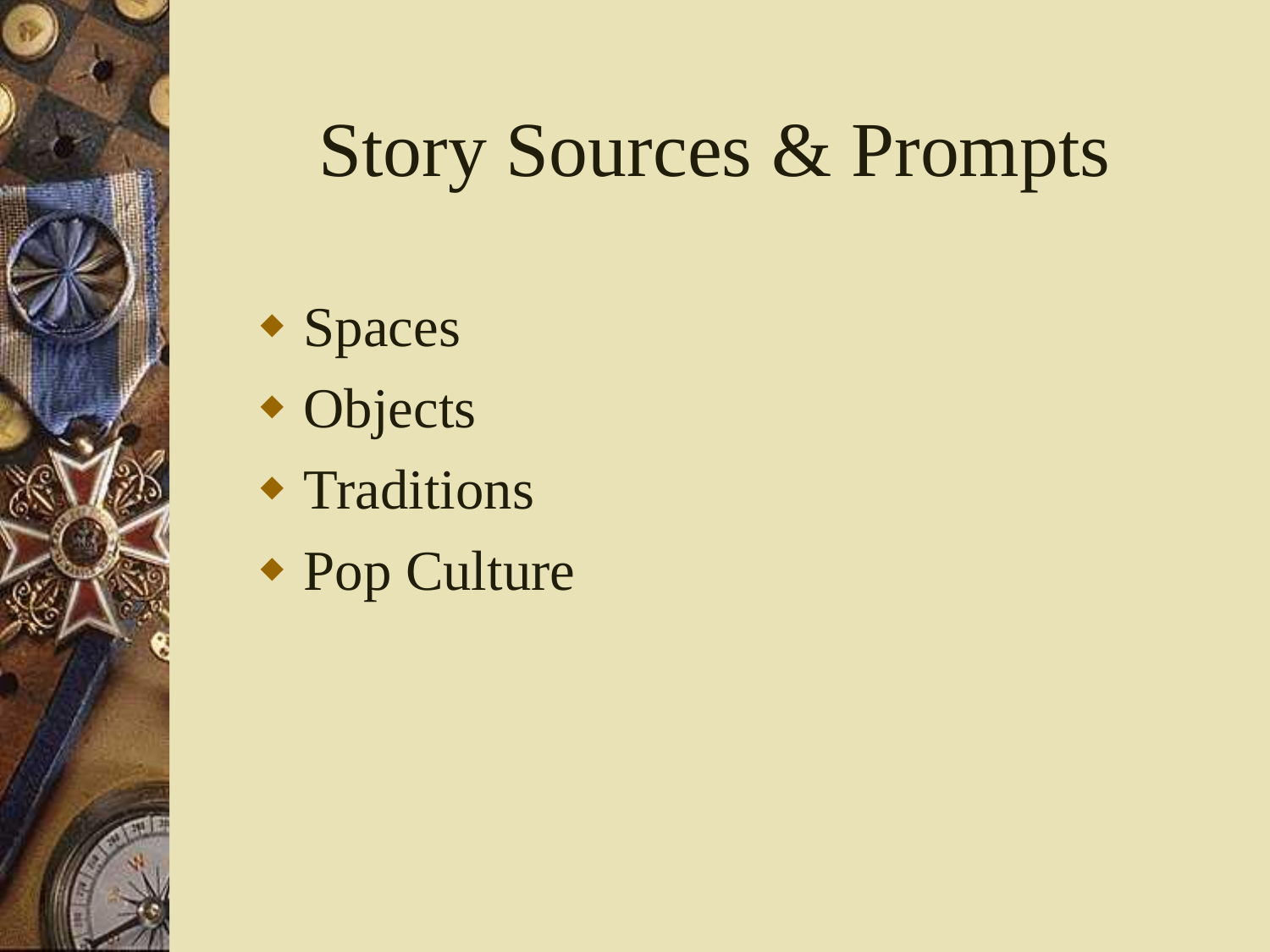#### Before the Stories Start

- Prepare the narrator(s)
- Prepare your recording equipment
- Prepare the location
- Prepare yourself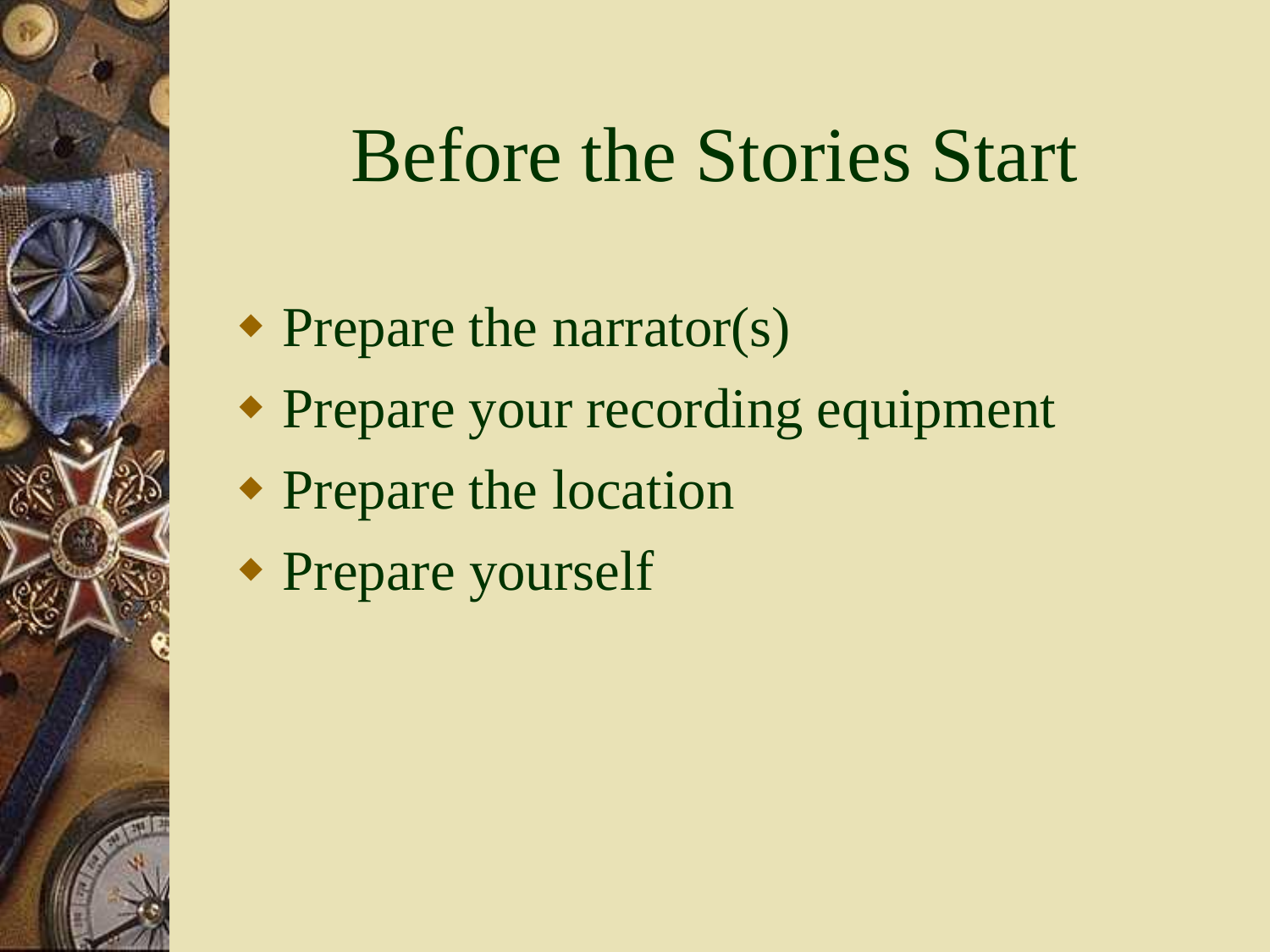### Interviewing Skills

- Focus on the interviewee
- Set the tone and pace
- Monitor your responses
- Monitor your equipment
- Handling sensitive topics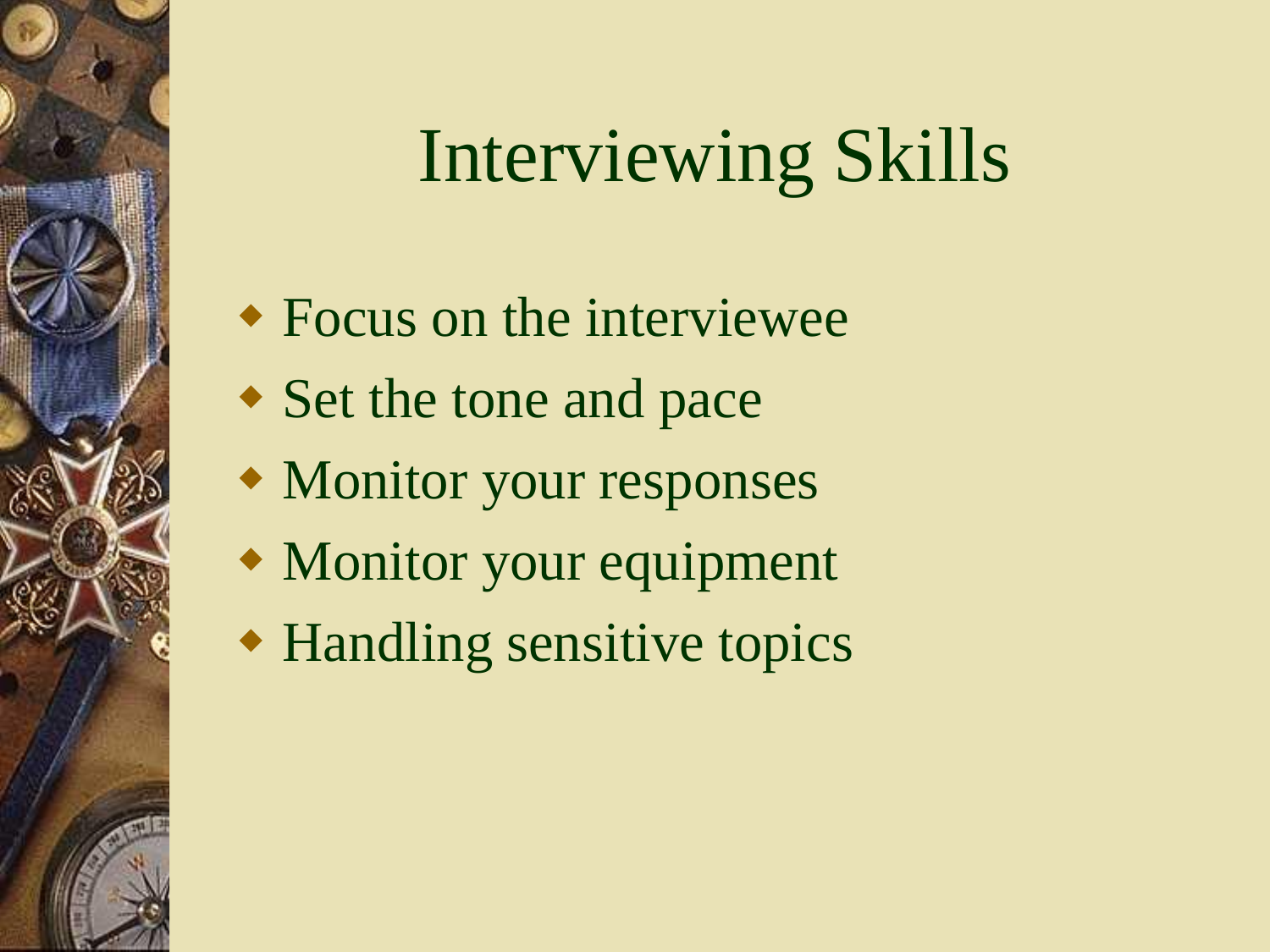#### After the Stories are Told

- Attending to the narrator(s)
- Attending to the recording(s)
- Attending to the future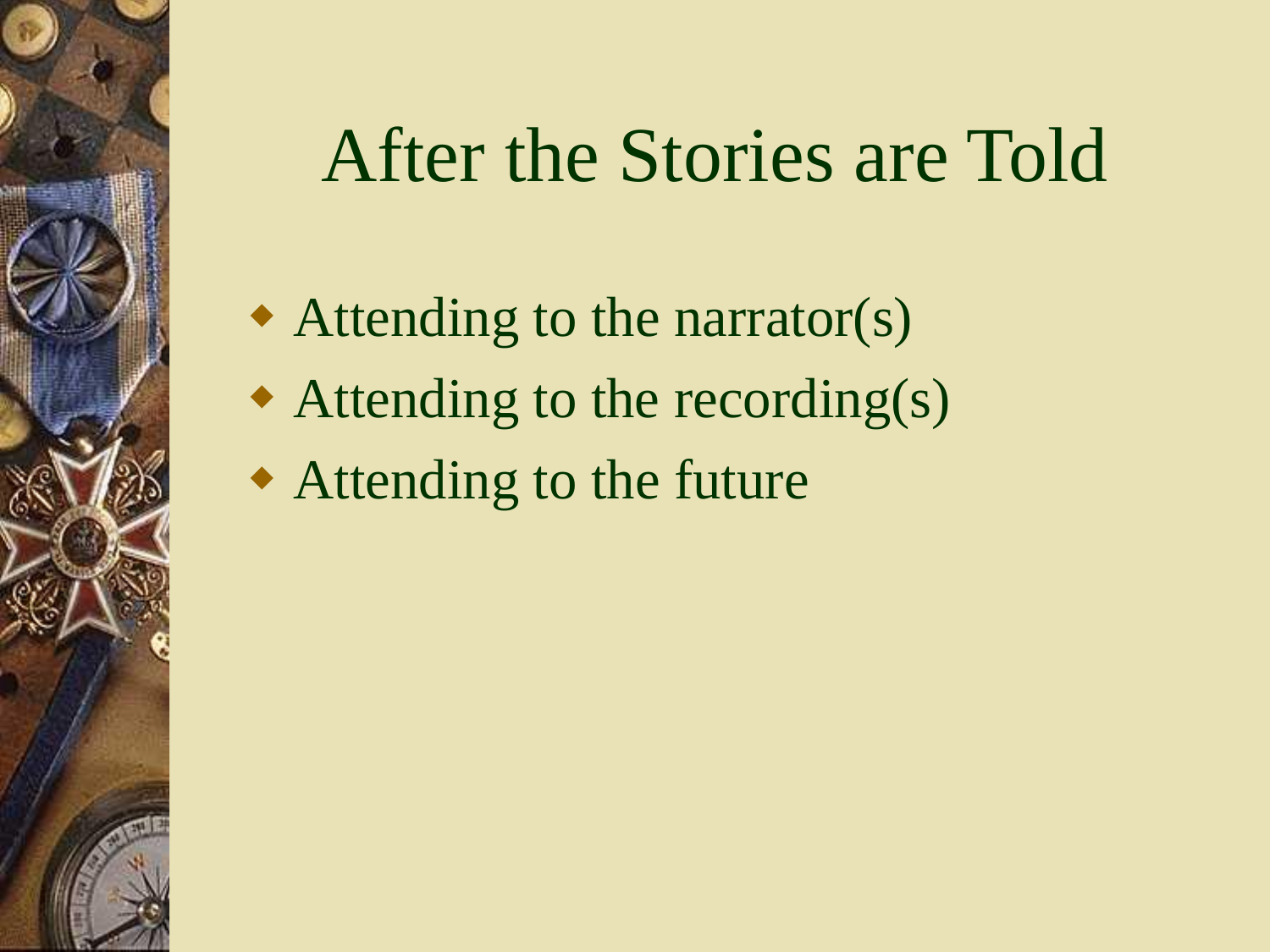#### The Value of Our Stories

"The Universe is made of stories, not of atoms."

Muriel Rukeyser